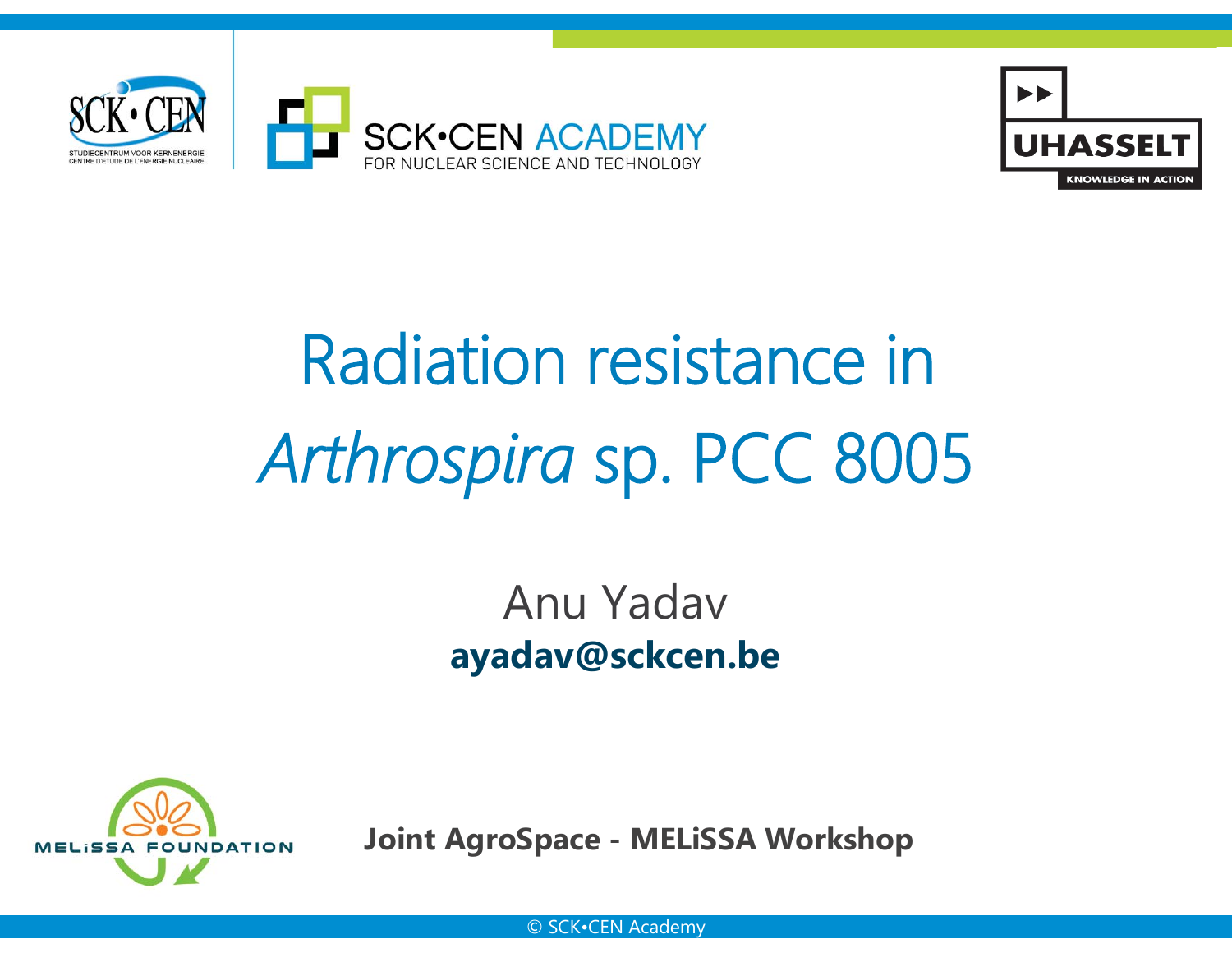

## *Arthrospira*

- •Medicinal importance- Antioxidant
- •Food industry- Pigments and nutritious value
- •Part of MELiSSA loop- Oxygen producer and Edible bacteria

# General experimental layout



**Growth at predetermined conditions**



J**-irradiation at SCK•CEN facility**





**Cell and molecular analysis**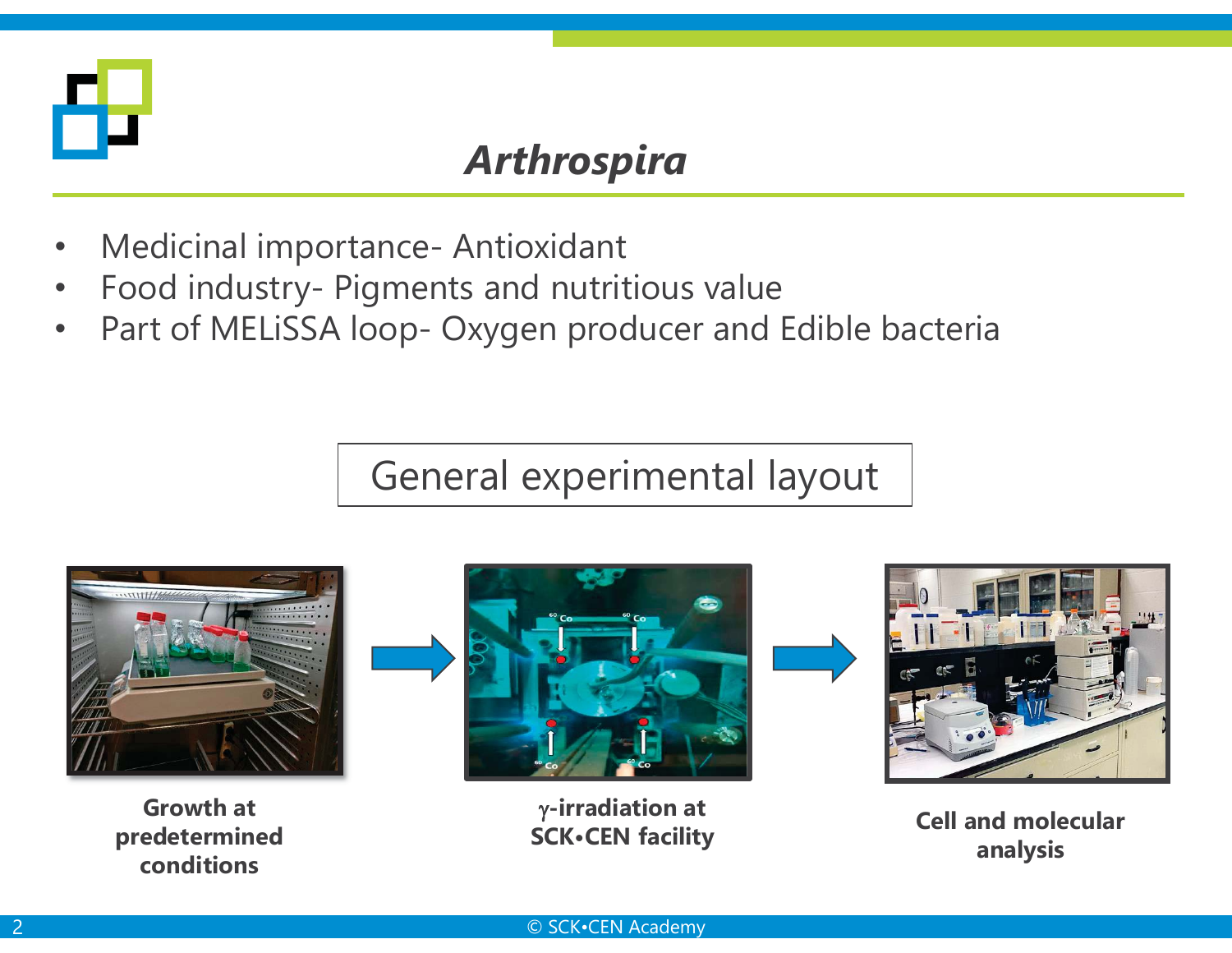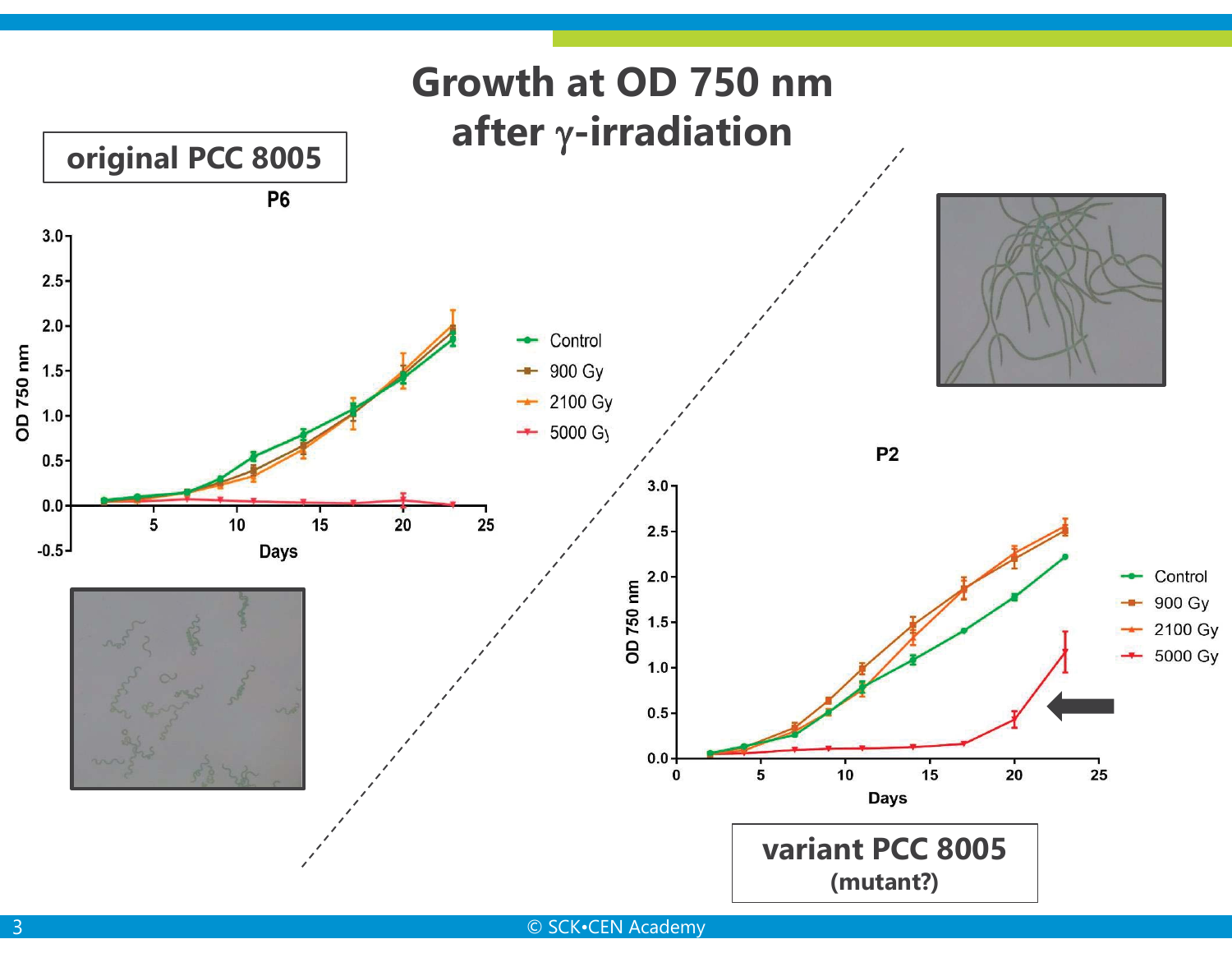## **Glutathione: Role of antioxidants?**





© SCK•CEN Academy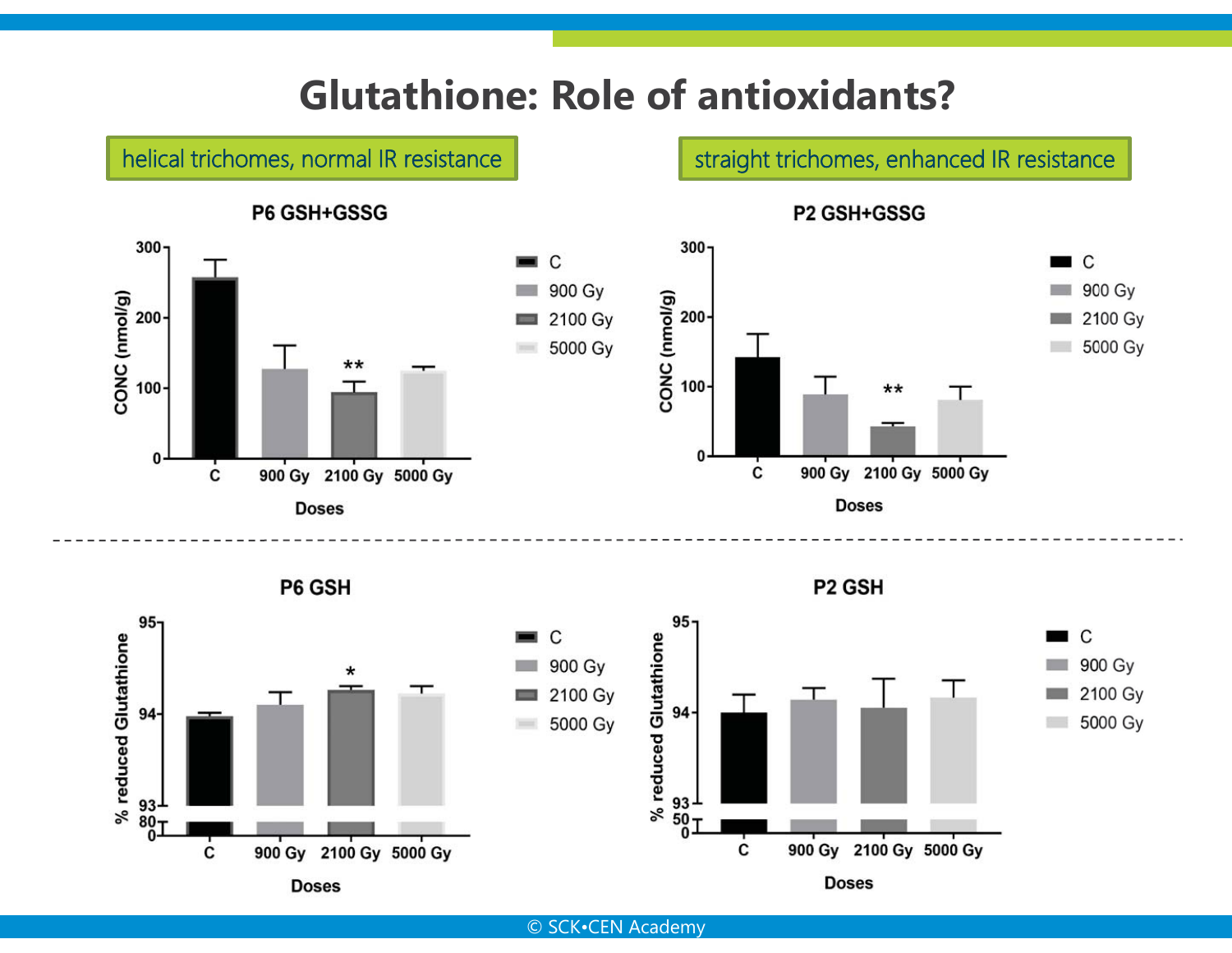### **Trehalose content**

helical trichomes, normal IR resistance | straight trichomes, enhanced IR resistance



#### **Possible combination of mechanisms:**

- $\Box$ **trehalose as a radical (ROS) scavenger**
- $\mathbb{R}^n$ **trehalose protects/stabilizes proteins and membranes**

**Mutant does it more efficiently?**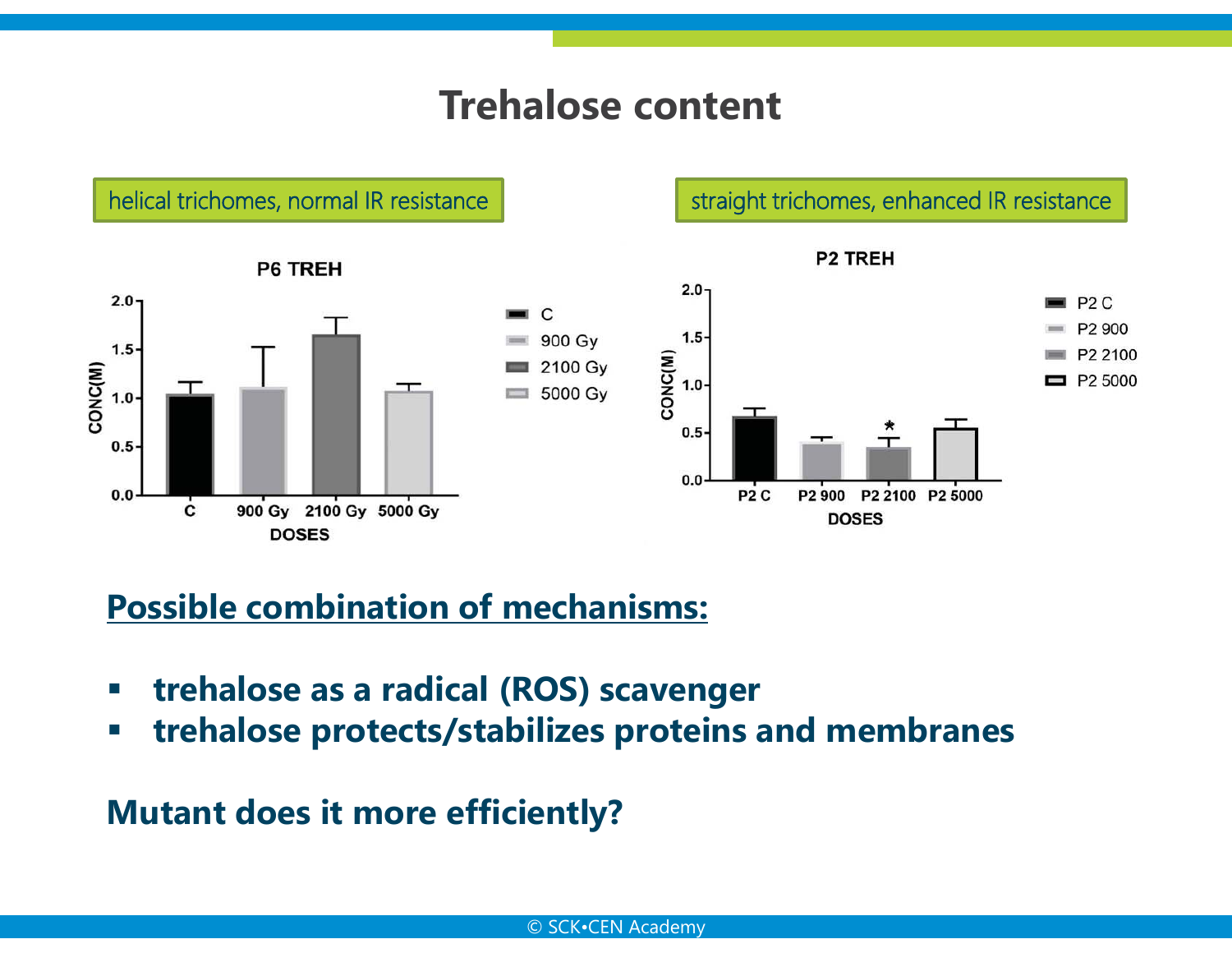

# Acknowledgements



- •**Dr. Paul Janssen (SCK•CEN)**
- •**Dr. Natalie Leys (SCK•CEN)**
- •Prof. Dr. Ann Cuypers (UHasselt)
- •Dr. Krzysztof Waleron (The medical university of Gdansk)
- •Dr. Małgorzata Waleron (University of Gdansk)
- •Prof. Avigad Vonshak (The Jacob Blaustein Institute)
- •Agnieszka Misztak (University of Gdansk)
- •Robin Nauts (SCK•CEN)
- •Goussarov Andrei (SCK•CEN)
- •Ing. Boogers Eric (SCK•CEN)
- •Verlinden Jurgen (SCK•CEN)
- •Members of MIC Group (SCK•CEN)







**The Jacob Blaustein Institutes** for Desert Research